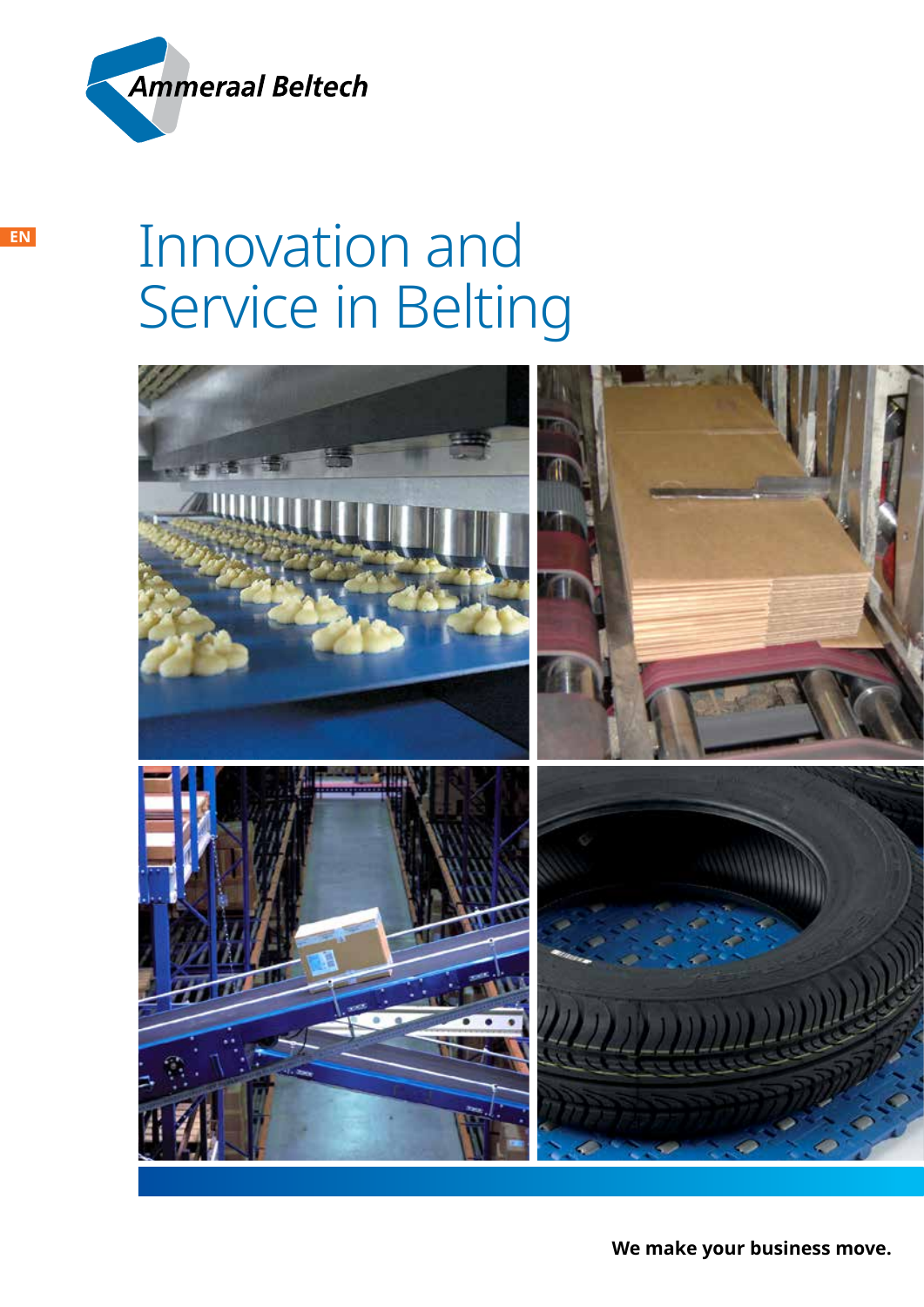## Welcome to Ammeraal Beltech

#### **Who we are**

Ammeraal Beltech is a world leading manufacturer of process and conveyor belts for an diverse range of applications in nearly every major industry.

Our aim is to be the recognised leader everywhere we do business. To help achieve that goal, our international growth and expansion programme has brought some of the top brands in belting into our group.

Our products and services are available directly and through partners in more than 150 countries. We have production plants in six countries and 26 operating companies worldwide, each with their own local customer service network. More than 2,000 employees in over 80 service centres provide standard and tailor-made solutions together with on-site service, often on a 24-hour-a-day basis.



**Our brands**







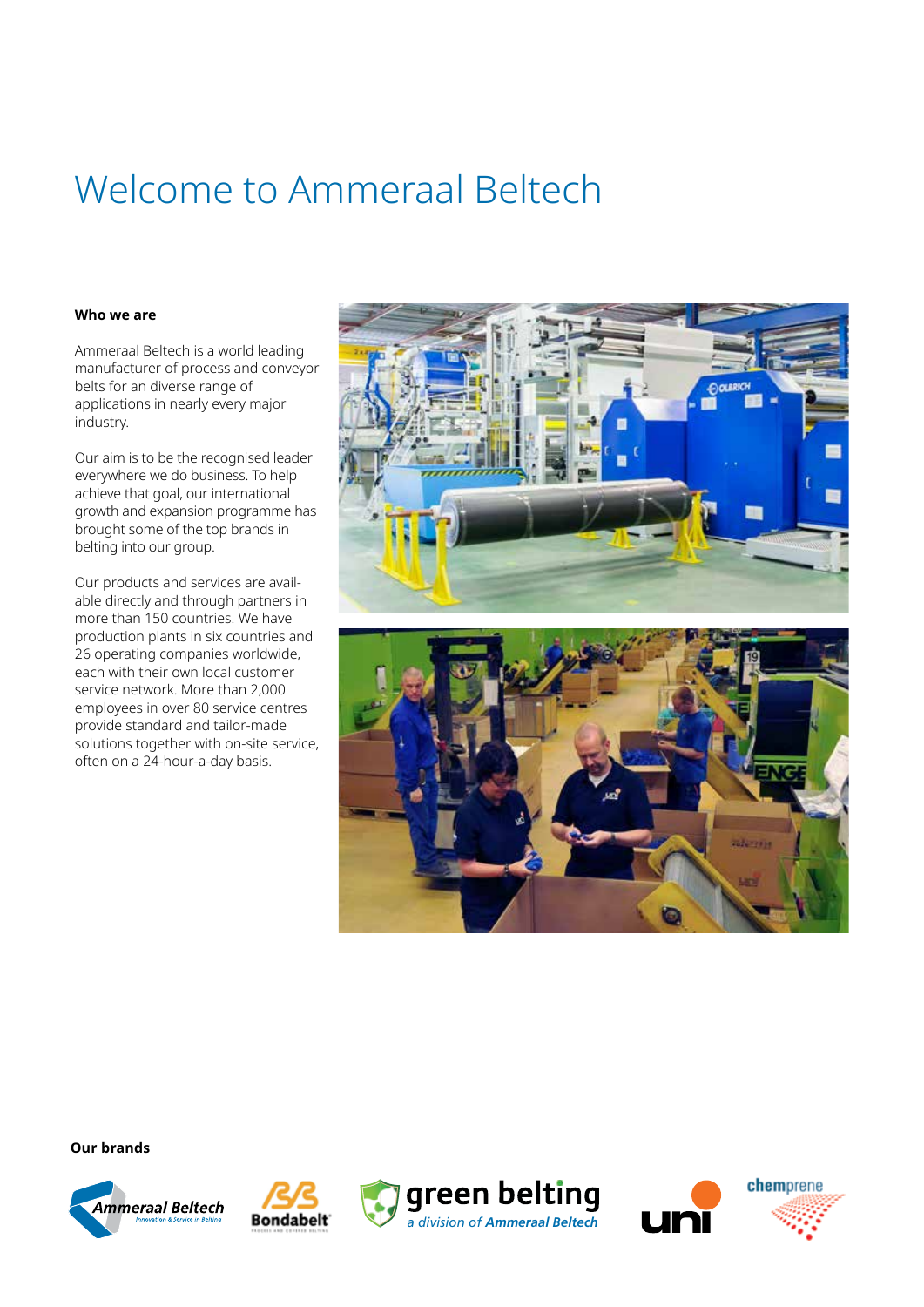### Our Focus Industries

#### **Solutions for all kinds of applications**

From breakfast rolls to the evening newspaper, from suitcases to sports cars, almost every product is conveyed by belts at some point during its life cycle.

Ammeraal Beltech products are at home in nearly every industry, often in critical applications. Through our unique combination of experience, market expertise and engineering know-how, we are able to provide the right belting solutions for nearly all industry sectors, including:

- Food
- Airports
- Logistics
- Mail sorting
- Tobacco
- Paper & Print
- Textiles
- Wood
- Tyre & Rubber
- Automotive
- Metal



















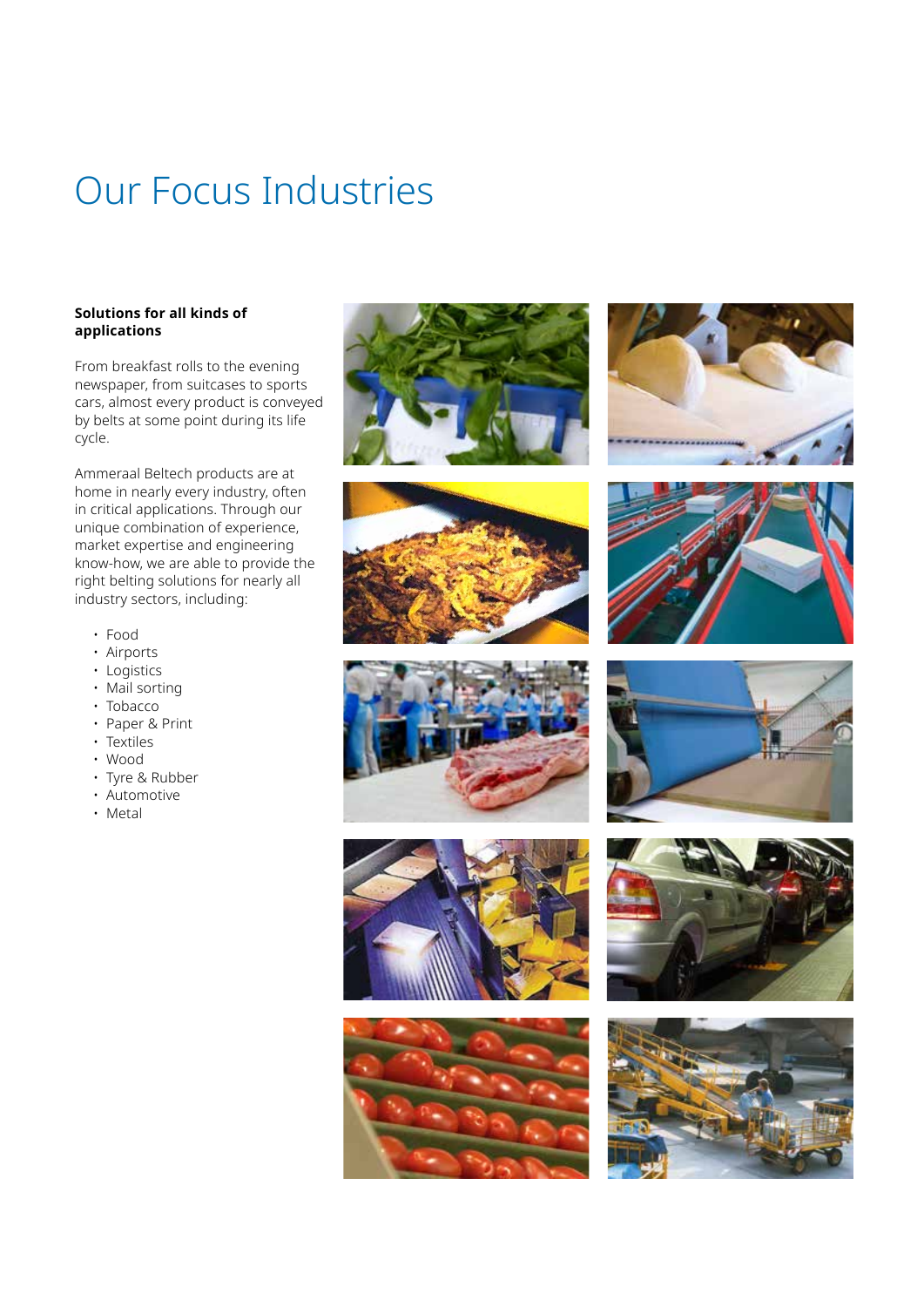## Products

#### **The largest product range worldwide**

Whether it is an antimicrobial conveyor belt for the Food Industry or a flame-retardant product for use in baggage-handling at an airport, Ammeraal Beltech has the product to meet the toughest customer needs and the most stringent industry requirements.

Our comprehensive range is built around eight product groups:

- 1. Synthetic Belts
- 2. Modular Belts
- 3. Rapplon® High Performance Flat Belts
- 4. Engineered Belts
- 5. Endless Woven Belts
- 6. Plastic and Steel Chains
- 7. PTFE and Silicone-Coated Belts
- 8. Soliflex Homogeneous Belts

















Expert advice, quality solutions and local service for all your belting needs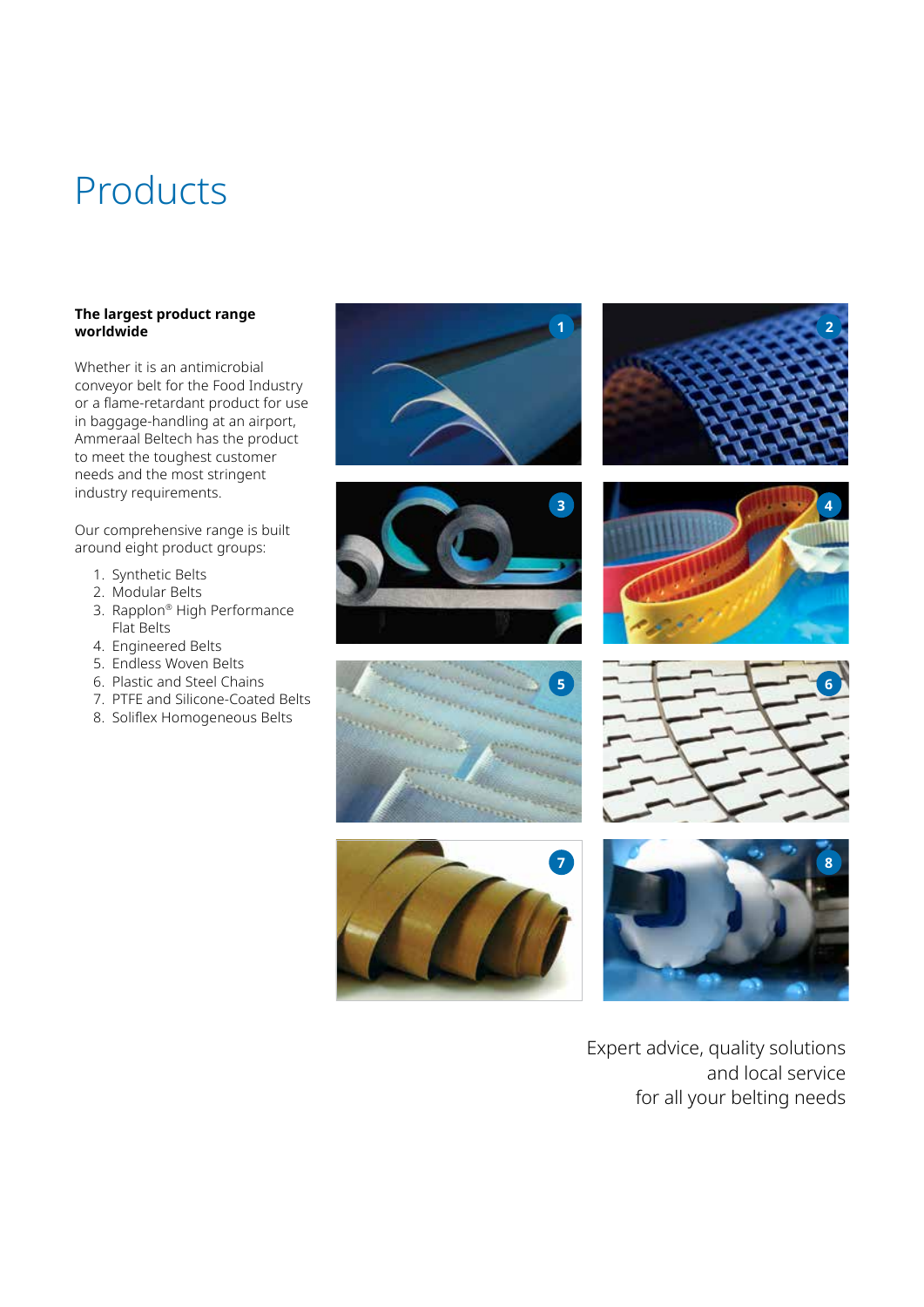## Innovation & Service in Belting





#### **Innovation**

In every industry, improvements in production mean new process solutions have to be found. Working together with our customers and with leading research institutions, Ammeraal Beltech has developed many different conveying concepts.

Within our purpose-built R&D centres, we are continuously optimising and improving our products. We work to meet new challenges, such as higher operating speeds and temperatures, increased cleanability and durability, and ever more stringent standards of hygiene and safety.

Our sales engineers have the technical proficiency to develop a belt that performs under the most challenging operating conditions. What's more, because Ammeraal Beltech manages every aspect of the belting quality – from fabric to final fabrication – we are confident in our ability to deliver the right belt for the right job.

#### **Service**

We understand the importance of keeping business operations running smoothly and we know how costly and disruptive down-time can be. That is why we offer a local service network that is often available around the clock. Our skilled and experienced personnel are on call to install and service the entire range of the Ammeraal Beltech product portfolio.

In addition, we ship most orders directly from the extensive stocks we maintain. If requested, we can even dispatch orders on the same day by express delivery.

ONE<sup>e</sup>

Quick belt replacement Short delivery time Local stock